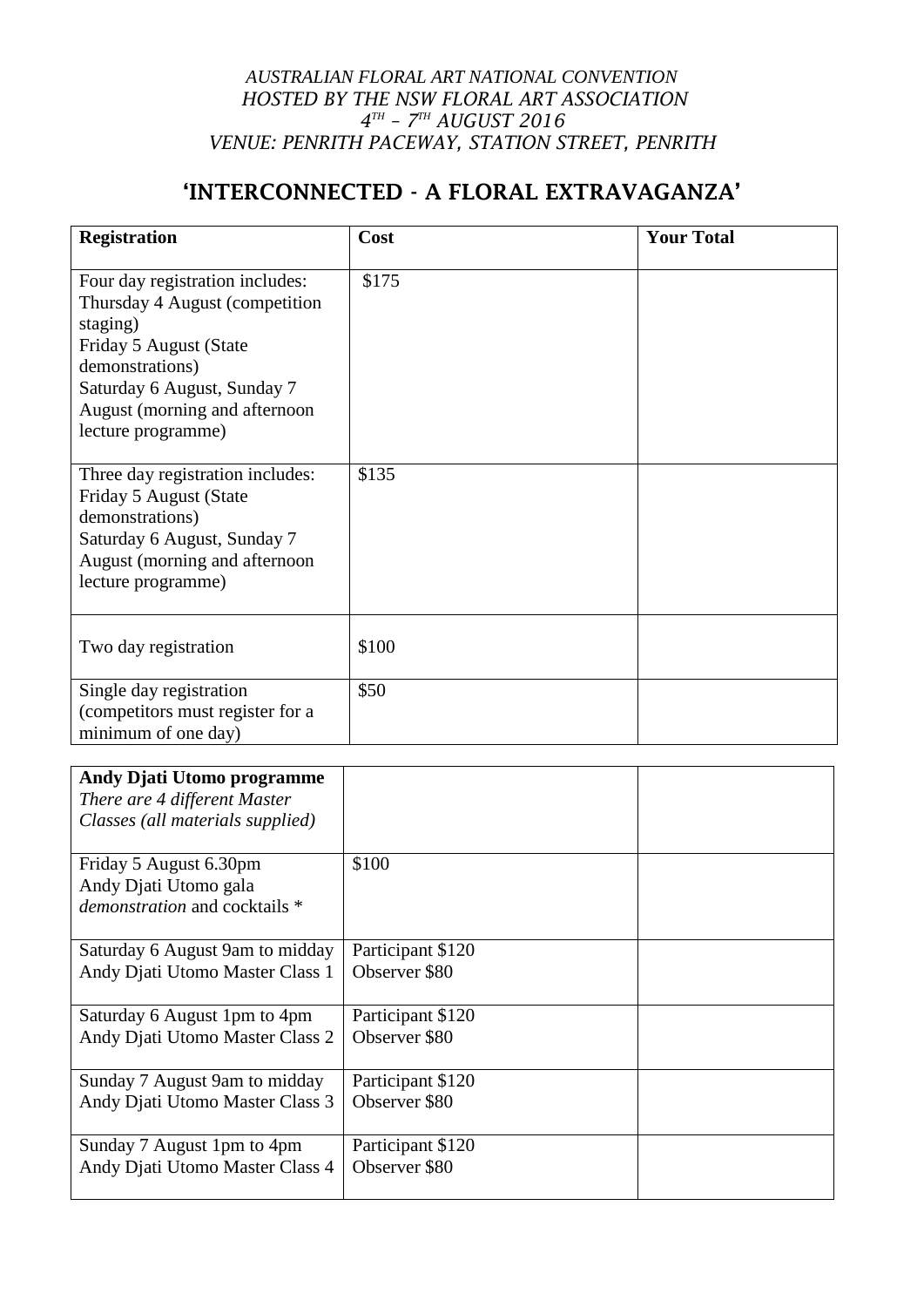| Lecture/workshop programme                                      |                                                                          |  |
|-----------------------------------------------------------------|--------------------------------------------------------------------------|--|
| Saturday 6 August 8.30am to<br>10.30am                          | \$25                                                                     |  |
| Floral Jewellery workshop (all                                  |                                                                          |  |
| materials supplied)                                             |                                                                          |  |
| Sunday 7 August 8.30am to 10.30am                               | \$25                                                                     |  |
| Floral Jewellery workshop (all                                  |                                                                          |  |
| materials supplied)                                             |                                                                          |  |
|                                                                 | \$25                                                                     |  |
| Saturday 6 August 1.00pm to<br>3.00pm                           |                                                                          |  |
| Hats and Fascinators workshop (all                              |                                                                          |  |
| materials supplied)                                             |                                                                          |  |
| Sunday 7 August 1.00pm to 3.00pm                                | \$25                                                                     |  |
| Hats and fascinators workshop (all                              |                                                                          |  |
| materials supplied)                                             |                                                                          |  |
| Saturday 6 August 10.30 am to noon                              |                                                                          |  |
| Australian Natives lecture (10.30am)                            | no charge (tick the box to attend)                                       |  |
| Cool climate gardening (11.00am)<br>Ikebana (11.30am)           | no charge (tick the box to attend)<br>no charge (tick the box to attend) |  |
|                                                                 |                                                                          |  |
| Saturday 6 August 3.00pm - 4.30pm                               |                                                                          |  |
| <b>Colour and Trends Worldwide</b>                              | no charge (tick the box to attend)                                       |  |
| $(3.00 \text{pm})$<br>Cacti and Succulents (3.30pm)             | no charge (tick the box to attend)<br>no charge (tick the box to attend) |  |
| Dry climate gardening (4.00pm)                                  |                                                                          |  |
| Sunday 7 August 10.30 am to noon                                |                                                                          |  |
| Australian Natives lecture (10.30am)                            | no charge (tick the box to attend)                                       |  |
| Cool climate gardening (11.00am)                                | no charge (tick the box to attend)                                       |  |
| Ikebana (11.30am)                                               | no charge (tick the box to attend)                                       |  |
| Sunday 7 August 3.00pm - 4pm                                    |                                                                          |  |
| Colour and Trends Worldwide                                     | no charge (tick the box to attend)                                       |  |
| $(3.00 \text{pm})$                                              | no charge (tick the box to attend)                                       |  |
| Cacti and Succulents (3.30pm)<br>Dry climate gardening (4.00pm) | no charge (tick the box to attend)                                       |  |
|                                                                 |                                                                          |  |
| Saturday 6 August 7pm                                           | \$60                                                                     |  |

| Saturday 6 August /pm            | 360  |  |
|----------------------------------|------|--|
| Friendship Dinner *              |      |  |
|                                  |      |  |
| Friday 5 August 7.30am to 9.30am | \$50 |  |
| Impose Class 10: Elevate         |      |  |
|                                  |      |  |
| Friday 5 August 7.30am to 9.30am | \$50 |  |
| Impose Class 11: In and Out      |      |  |
|                                  |      |  |
| Wednesday 3 August 4am to        | \$15 |  |
| 7.45am                           |      |  |
| Flower Market Bus trip           |      |  |